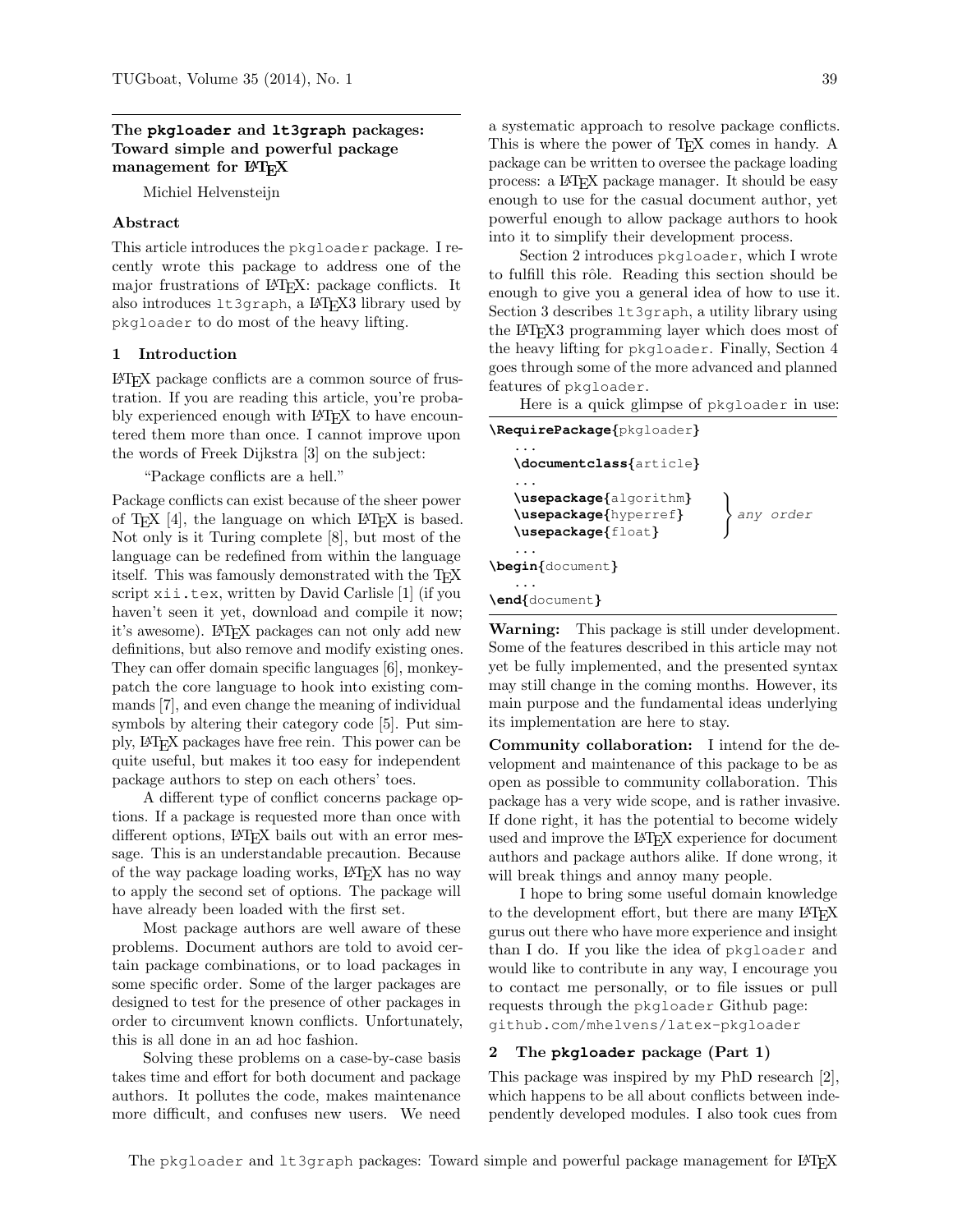similar libraries and standards for other languages, such as JavaScript, which is surprisingly similar to LATEX in many ways.

#### 2.1 How to use the package manager

LATEX packages are generally loaded with one of the commands **\usepackage**, **\RequirePackage**, or **\RequirePackageWithOptions**. In a similar way, document classes are loaded with **\documentclass**, **\LoadClass** or **\LoadClassWithOptions**. Normally, when such a command is reached, the relevant class or package is loaded on the spot. The idea behind pkgloader is to make it the very first file you load: before the document class, and before any other package. Thus, the main file for a L<sup>AT</sup>EX document using pkgloader would be structured like this:

| \RequirePackage{pkgloader}                                                   |               |
|------------------------------------------------------------------------------|---------------|
| $\langle document \; class \; and \; packages \; in \; any \; order \rangle$ |               |
| \LoadPackagesNow                                                             |               |
|                                                                              | $\}$ optional |
| \begin{document}                                                             |               |
|                                                                              |               |
| \end{document}                                                               |               |
|                                                                              |               |

The area between **\RequirePackage**{pkgloader} and **\LoadPackagesNow** is called the pkgloader area. Inside this area, the loading of all classes and packages is postponed. It also ends automatically upon reaching the end of the preamble. The package manager analyzes the intercepted loading requests and executes them in the proper order and with the proper options, lifting this burden from the user.

## 2.2 A conflict resolution database

The pkgloader package does not analyze the actual code of each package in order to detect conflicts. In fact, because T<sub>E</sub>X is Turing complete, this would be mathematically impossible. The package manager is backed by a database of rules for recognizing and resolving known conflicts, as well as performing other neat tricks. The following shows some examples:

```
\Load {float} before {hyperref}
\Load {algorithm} after {hyperref}
\Load {fixltx2e} always early
      because {it fixes some imperfections
               in LaTeX2e}
\Load error if {algorithms && pseudocode}
      because {they provide the same
               functionality and conflict
               on many command names}
```
The first two rules encode some workarounds for the hyperref package, which is notorious for causing conflicts. The first one says that float must be loaded before hyperref. Similarly, the second rule ensures that hyperref is loaded before algorithm. These are the rules that would allow the code on page [39](#page-0-1) to compile without problems. Note that neither rule actually loads any packages. They simply tell the package manager how to treat certain pairs of packages, should they ever be requested together in a single document.

The third rule states that fixltx2e must always be loaded, and must be loaded early. The fourth rule states that the algorithms and pseudocode packages should never be loaded together. They both also include a textual reason, which documents the rule, and is included in certain error messages.

To better understand how these rules work, let's dive into their underlying model: a directed graph.

## <span id="page-1-0"></span>3 The **lt3graph** Package

The pkgloader package is written in the experimental LATEX3 programming layer expl3, which gives us something akin to a traditional imperative programming language, with data structures, while loops, and so on. Let's face it, T<sub>E</sub>X is no one's first choice for a programming language. But expl3 makes it bearable. So kudos to the LAT<sub>EX3</sub> team!

To represent graphs, I wrote a data-structure package called lt3graph. [1](#page-1-1) This library was born as a means to an end, but has grown into a full-fledged general-purpose data structure for representing and analyzing directed graphs.

A directed graph contains vertices (nodes) and edges (arrows). Using lt3graph, an example graph may be defined as follows:

# **\ExplSyntaxOn**

```
\graph_new:N \l_my_graph
\graph_put_vertex:Nn \l_my_graph {v}
\graph_put_vertex:Nn \l_my_graph {w}
\graph_put_vertex:Nn \l_my_graph {x}
\graph_put_vertex:Nn \l_my_graph {y}
\graph_put_vertex:Nn \l_my_graph {z}
\graph_put_edge:Nnn \l_my_graph {v} {w}
\graph_put_edge:Nnn \l_my_graph {w} {x}
\graph_put_edge:Nnn \l_my_graph {w} {y}
\graph_put_edge:Nnn \l_my_graph {w} {z}
\graph_put_edge:Nnn \l_my_graph {y} {z}
\ExplSyntaxOff
```
Each vertex is identified by a key, which, to this library, is a string: a list of characters with category code 12 and spaces with category code 10. An edge is then declared between two vertices by referring to their keys. By supplying an additional argument to the functions above, you can store arbitrary data in

<span id="page-1-1"></span><sup>&</sup>lt;sup>1</sup> Bearing the prefix  $1t3$  rather than the more common prefix l3 indicates that the package is not officially supported by the LAT<sub>F</sub>X3 team.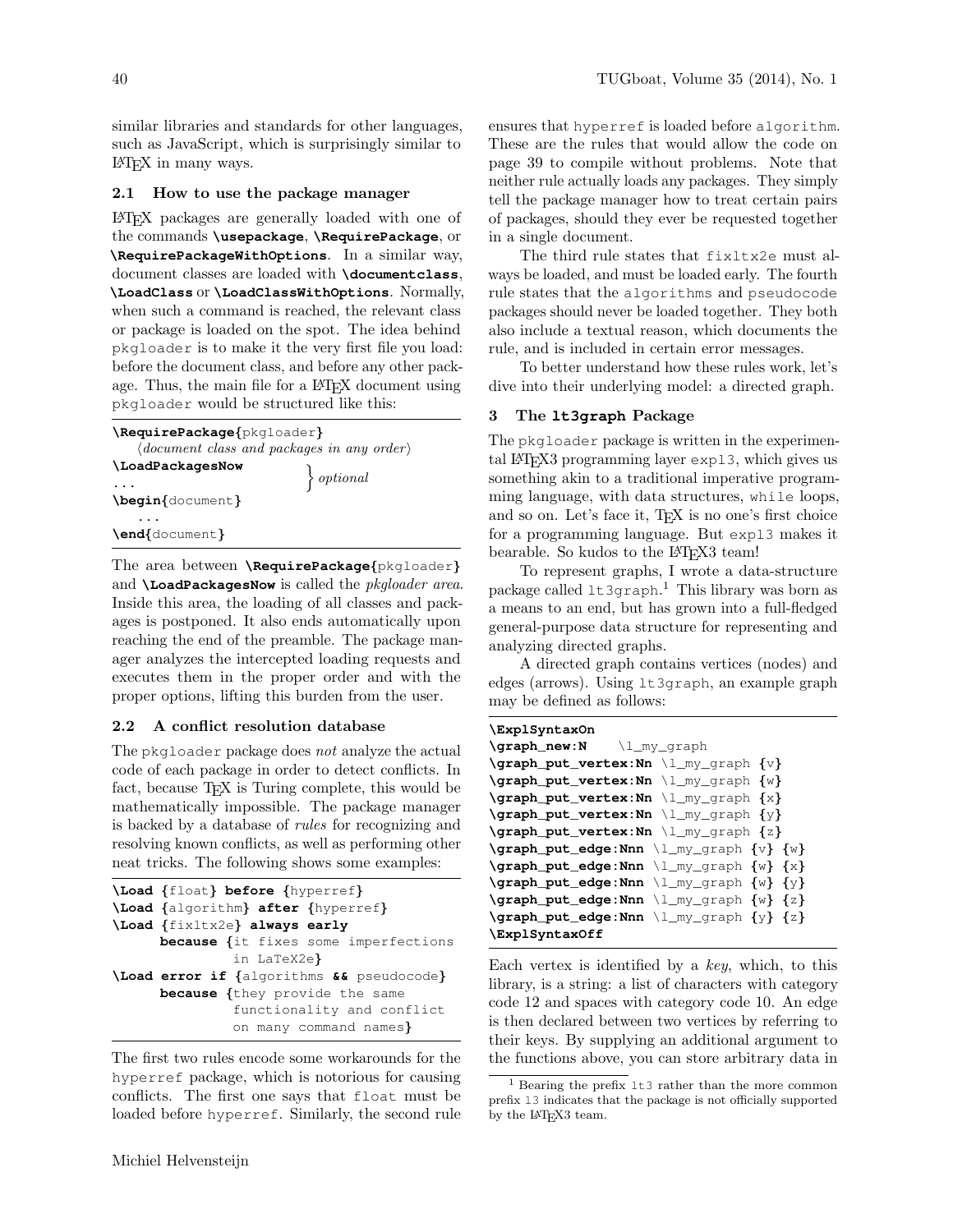a vertex or edge for later retrieval. Let's use TikZ to visualize this graph:

```
\newcommand{\vrt}[1]
   {\node(#1){\ttfamily\vphantom{Iy}#1};}
\begin{tikzpicture}[every path/.style=
                     {line width=1pt,->}]
    \matrix[nodes={circle,draw},
            row sep=1cm, column sep=1cm,
            execute at begin cell=\vrt]
        \label{eq:1} \left\{ \begin{array}{ccc} \textbf{V} & \textbf{\&} & \textbf{W} & \textbf{\&} & \textbf{X} & \textbf{W} \end{array} \right.& y & z \setminus };
    \ExplSyntaxOn
        \graph_map_edges_inline:Nn
            \l_my_graph
            { \draw (#1) to (#2); }
    \ExplSyntaxOff
\end{tikzpicture}
```


Just to be clear, this library does not, inherently, understand any TikZ. What it does is help you to analyze the structure of your graph. For example, does it contain a cycle?

| \ExplSyntaxOn            |  |  |
|--------------------------|--|--|
| \graph_if_cyclic:NTF     |  |  |
| \l_my_graph {Yep} {Nope} |  |  |
| \ExplSyntaxOff           |  |  |

Nope

Indeed, there are no cycles in this graph. While we're at it, is vertex w reachable from vertex y?

**\ExplSyntaxOn \graph\_acyclic\_if\_path\_exist:NnnTF** \l\_my\_graph {y} {w} {Yep} {Nope} **\ExplSyntaxOff**

Nope

Quite true. Finally, and most importantly, you can interpret the graph as a dependency graph and list its vertices in topological order:

```
\ExplSyntaxOn
  \clist_new:N \LinearClist
  \graph_map_topological_order_inline:Nn
     \l_my_graph
     { \clist_put_right:Nn
       \LinearClist {\texttt{#1}} }
\ExplSyntaxOff
$ \LinearClist $
```

```
v, w, x, y, z
```
A topological order is not uniquely determined. The important thing is that the constraints imposed by the graph are respected.

#### <span id="page-2-0"></span>4 The **pkgloader** package (Part 2)

The pkgloader package uses graph vertices to represent LAT<sub>EX</sub> packages and arrows to encode package ordering rules. At the end, selected packages are loaded in topological order.

Let's take a more detailed look at some of the features of pkgloader.

## 4.1 Rules

Each **\Load** rule can contain a number of different clauses. We look at them one by one.

It usually contains a package description, consisting of a name, a set of options and a minimal version, just like the **\usepackage** command:

|  | \Load [options] {package-name} [version]              |  |
|--|-------------------------------------------------------|--|
|  | It can contain a <i>condition clause</i> , indicating |  |

when the rule should be applied. This takes the form of a Boolean formula in expl3 style, in which the atomic propositions are package names:

|  |  |  | \Load {pkg1} if {pkg2    pkg3 && !pkg4} |  |
|--|--|--|-----------------------------------------|--|
|  |  |  |                                         |  |

This rule would load pkg1 if either pkg2 will be loaded too, or if pkg3 will be loaded but pkg4 will not. Alternatively, the condition clause can be **always**, indicating that the rule should be applied under any conditions. Finally, the keywords **if loaded** can be used to apply the rule only if the package named in the package description is requested anyway. This is the default behavior, but the keywords can be included to make it explicit.

There is one exception to the structure described above. Instead of a package description, a rule can contain the **error** keyword, followed by a condition clause, to describe conditions that should never occur — usually invalid package combinations:

#### **\Load error if** {pkgX **&&** pkgY}

When multiple condition clauses are present in a single rule, their *disjunction* is used. In other words, the rule is applied if any of its conditions is satisfied.

A non-error rule may contain an order clause, to ensure that the package described by the rule is loaded in a specific order with regard to other packages:

**\Load** {A} **after** {B**,**C} **before** {D}

This rule ensures that if package A is ever loaded, it is never loaded before B or C, and never after D. This

The pkgloader and lt3graph packages: Toward simple and powerful package management for L<sup>AT</sup>FX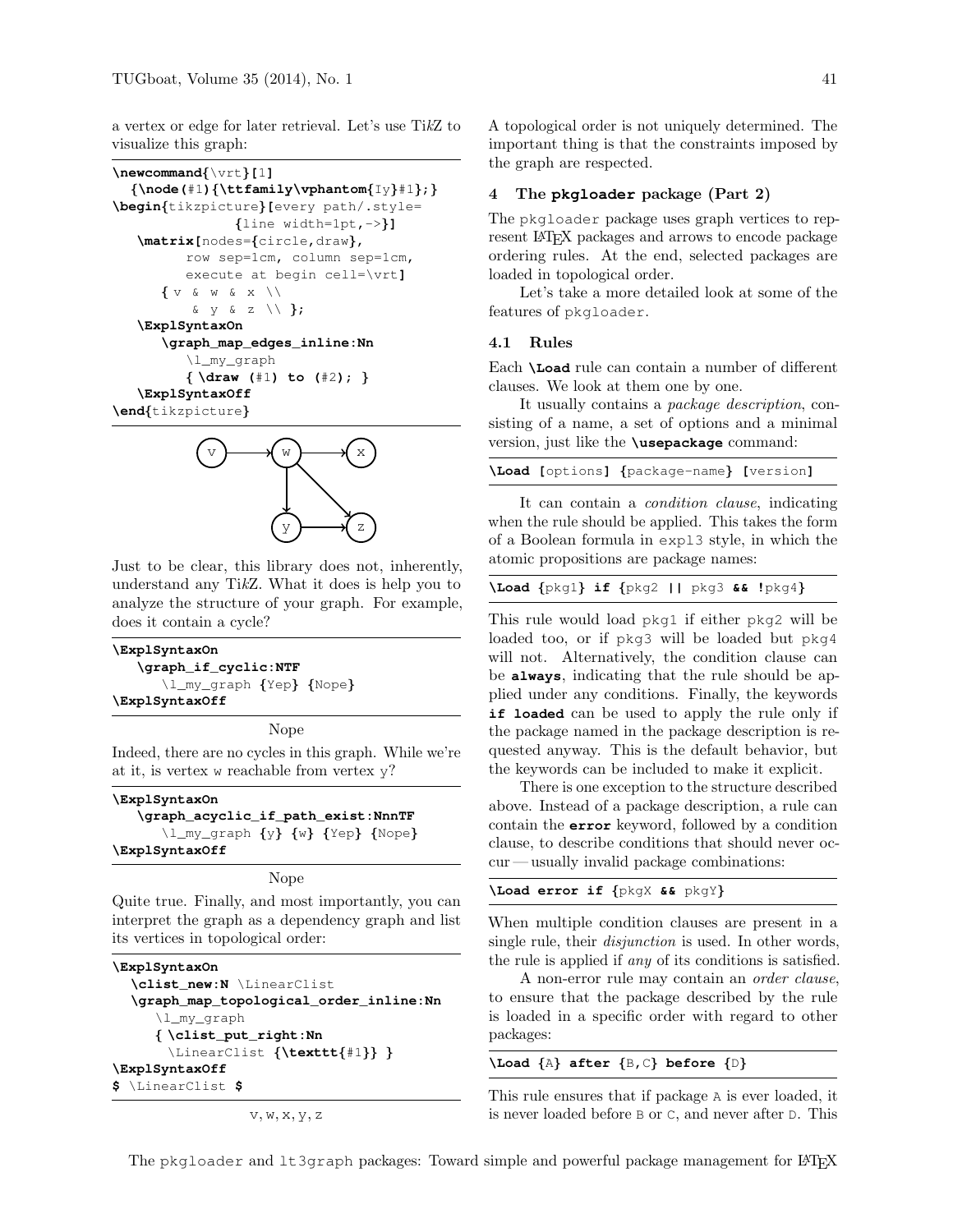is where the graph representation comes in. The above rule would yield a graph like this:



This can take care of specific known package ordering conflicts. But some packages should, as a rule of thumb, be loaded before all other packages, or after all others, unless specified otherwise. A typical example is the hyperref package, which should almost always be loaded late in the run. For this, the **early** and **late** clauses may be used:

## **\Load** {hyperref} **late**

The **early** and **late** clauses work by ordering the package relative to one of two placeholder nodes:



These two nodes are always present in the graph. Ordering a package **early** is intuitively the same as ordering it '**before** {1}'. And ordering it **late** is the same as ordering it '**after** {2}'. All packages that are, after considering all rules, not (indirectly) ordered '**before** {1}' or '**after** {2}' are automatically ordered '**after** {1} **before** {2}'. A rule can have any number of order clauses, and all are taken into account when one of the conditions of the rule is satisfied.

Finally, a rule can be annotated with a reason, explaining why it was created:

| \Load {comicsans} always |  |                                        |
|--------------------------|--|----------------------------------------|
|                          |  | <b>because</b> {that font is awesome!} |

This text does not have any effect on the behavior of the rule. It is meant for human consumption, though should not be formatted in any way. It should be semantically and grammatically correct when following the words "This rule was created because . . . ". It can also be used for citing relevant sources. It is used in certain pkgloader error messages and may eventually be used to generate documentation.

#### 4.2 Rulesets

You may be wondering: who makes up these rules?

Short answer: Anyone. Rules can be placed directly inside the pkgloader area, but they can also be bundled in a .sty file. By default, pkgloader

loads a recommended set of rules, allowing the average user to get started without any hassle. But this behavior can be overwritten using package options:

| <b>\RequirePackage[</b> recommended=false, |
|--------------------------------------------|
| my-better-rules1                           |
| {pkgloader}                                |
|                                            |

#### **\LoadPackagesNow**

This means: the pkgloader-recommended.sty file, which is usually preloaded by default, should not be loaded for this document. Instead, load the pkgloader-my-better-rules.sty file.

Take note of the following: every ruleset should be bundled in a pkgloader- $\langle something \rangle$ .sty file, and can then be loaded by specifying  $\langle something \rangle$  as a package option.

So basically, any user can create rules for their own documents, or distribute custom rulesets, e.g., through CTAN. But primarily, I expect two groups of people to author pkgloader rules:

- The LATEX community: The recommended ruleset would, ideally, be populated further through the efforts of anyone who diagnoses and solves package conflicts. Perhaps through websites like [tex.stackexchange.com](http://tex.stackexchange.com), or by filing issues or pull-requests to the pkgloader [Github page.](https://www.github.com/mhelvens/latex-pkgloader)
- Package authors: pkgloader will eventually be directly usable for package authors just as for document authors, to include their own rules from right inside their packages. Rather than manually scanning for and fixing potential conflicts, they could leverage pkgloader, as in:

```
\RequirePackage{pkgloader}
   \Load me before {some-pkg}
   \Load me after {some-other-pkg}
\ProcessRulesNow
```
It may be possible to apply such rules in the same LATEX run in which they are encountered. But if not, the package manager will know what to do in the next run through the use of auxiliary files. This functionality has not yet been implemented.

#### 4.3 Error messages

There are two types of error messages that may be generated by pkgloader.

The first type of error message happens when an **error** rule is triggered. It looks like this:

A combination of packages fitting the following condition was requested:  $\langle condition \rangle$ 

This is an error because  $\langle reason \rangle$ .